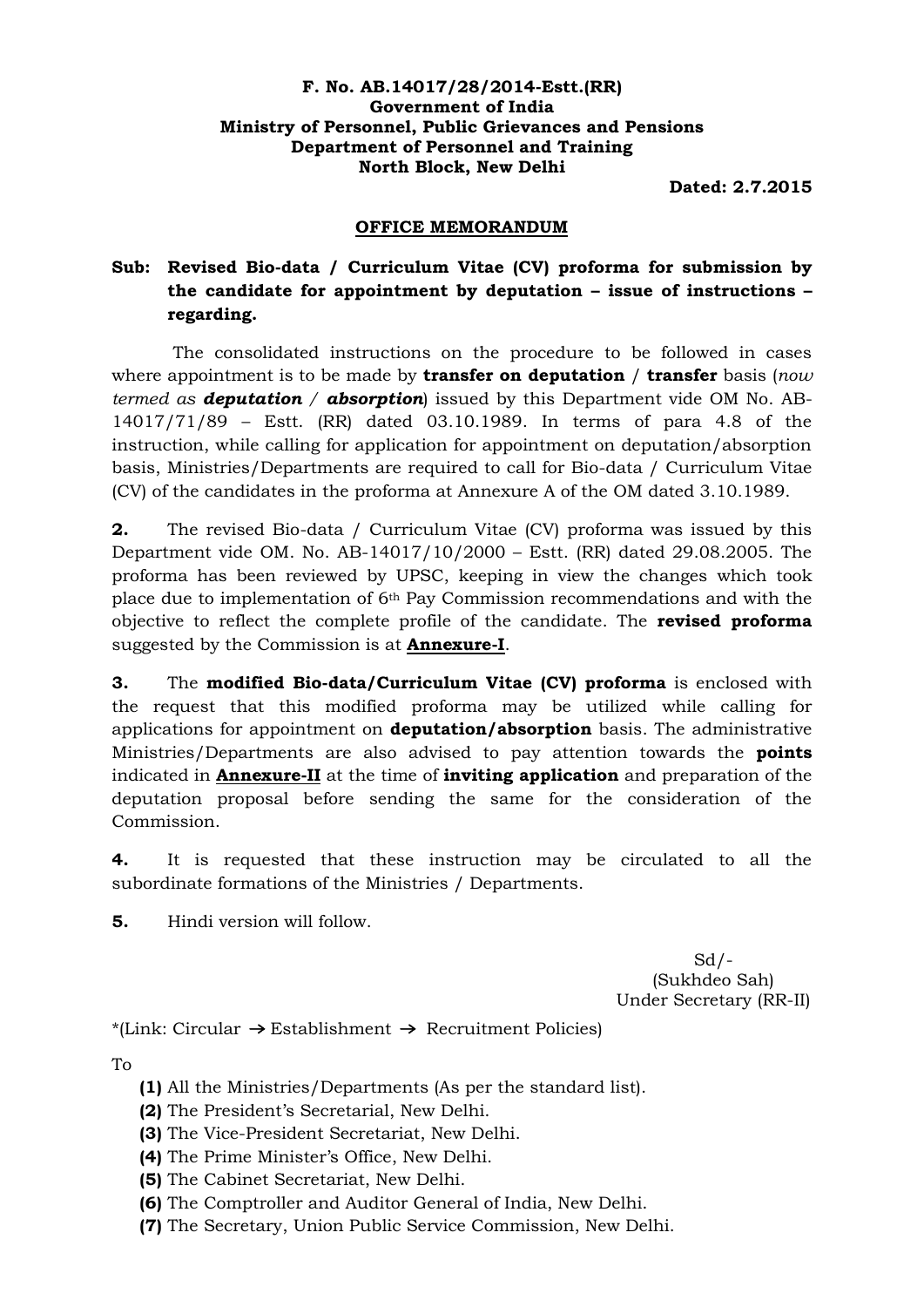Copy to:-

- **(1)** Rajya Sabha Secretariat/Lok Sabha Secretariat, New Delhi
- **(2)** All the attached offices under the Ministries of Personnel, Public Grievances & Pension.
- **(3)** Establishment Officer and AS.
- **(4)** Secretary, National Council (JCM), 13, Ferozeshah Road, New Delhi.
- **(5)** All Staff Members of the Departmental Council (JCM), Ministry of Personnel, PG and Pensions.
- **(6)** NIC (DoP&T) for placing this Office Memorandum on the Website of DoP&T.

 $Sd$  /-(Sukhdeo Sah) Under Secretary to the Government of India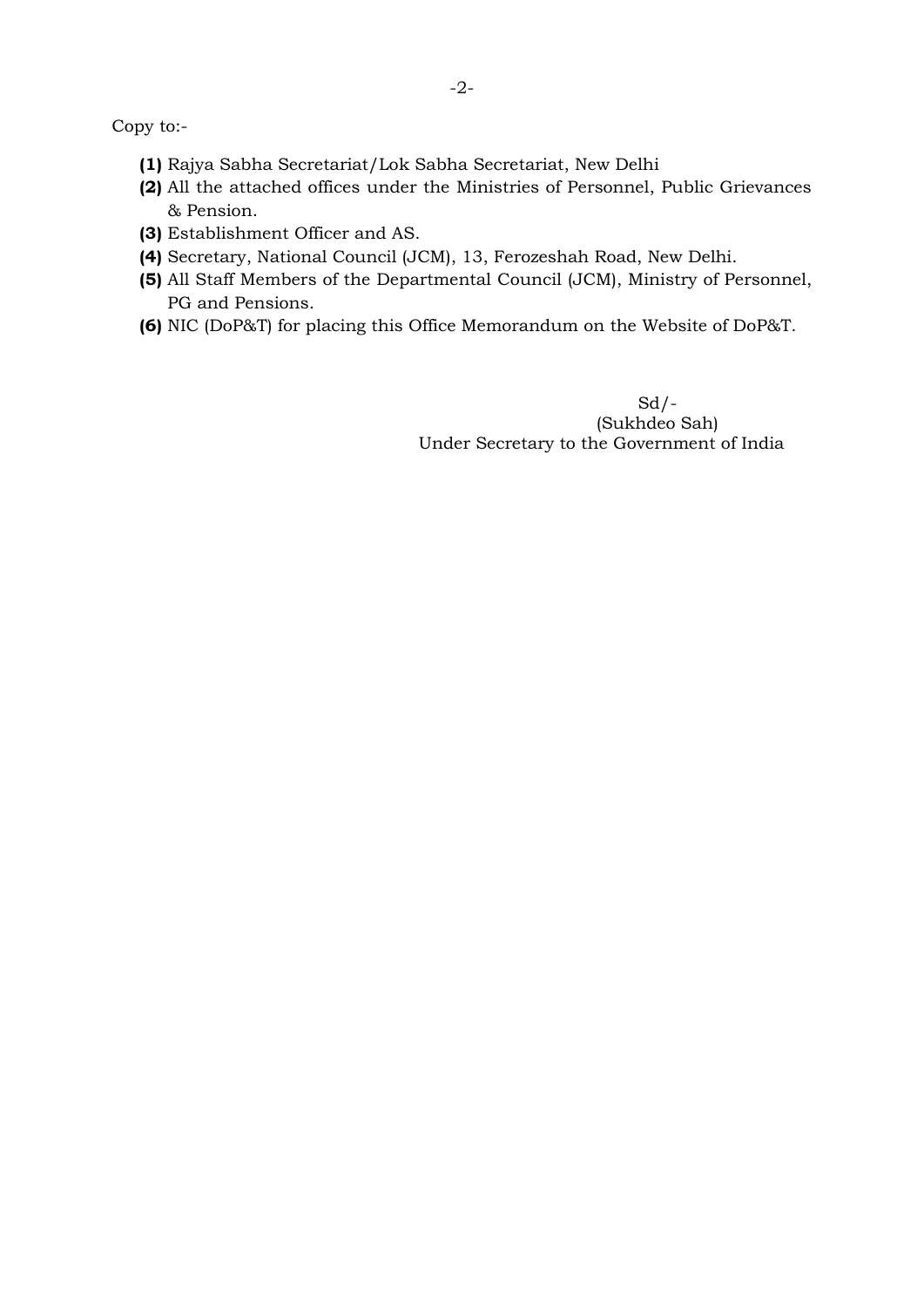#### **BIO-DATA/CURRICULUM VITAE PROFORMA**

| <b>1.</b> Name and Address                 |                                         |
|--------------------------------------------|-----------------------------------------|
| (in Block Letters)                         |                                         |
| <b>2.</b> Date of Birth (in Christian era) |                                         |
| <b>3.i)</b> Date of entry into service     |                                         |
| Date of retirement under<br>ii)            |                                         |
| Central/State Government Rules             |                                         |
| 4. Educational Qualifications              |                                         |
| 5. Whether Educational and                 |                                         |
| other qualifications required for          |                                         |
| the post are satisfied. (If any            |                                         |
| qualification has been treated             |                                         |
| equivalent to the one<br>as                |                                         |
| prescribed in the Rules, state             |                                         |
| the authority for the same)                |                                         |
| Qualification/ Experience required as      | Qualifications/ Experience possessed by |
| mentioned in the advertisement             | the officer                             |
| <b>Vacancy Circular</b>                    |                                         |
| <b>Essential</b>                           | <b>Essential</b>                        |
| A) Qualification                           | A) Qualification                        |
|                                            |                                         |
| B) Experience                              | B) Experience                           |
| <b>Desirable</b>                           | <b>Desirable</b>                        |
| Qualification<br>$A$ )                     | A) Qualification                        |
| B) Experience                              | B) Experience                           |

Qualifications as mentioned in the **Recruitment Rules** by the **Administrative Ministry/Department/ Office** at the time of issue of Circular and issue of **Advertisement** in the **Employment News**.

**5.2** In the case of Degree and Post Graduate Qualifications, Elective/ main subjects and subsidiary subjects may be indicated **by the candidate.**

| <b>6.</b> Please state clearly whether in the light |
|-----------------------------------------------------|
| of entries made by you above, you meet the          |
| requisite Essential Qualification and work          |
| experience of the post.                             |

**6.1 Note: Borrowing Departments are to provide their specific comments/views confirming the relevant Essential Qualifications / Work experience possessed by the Candidate (as indicated in the Bio-data) with reference to the post applied.**

**Cont'd…..2**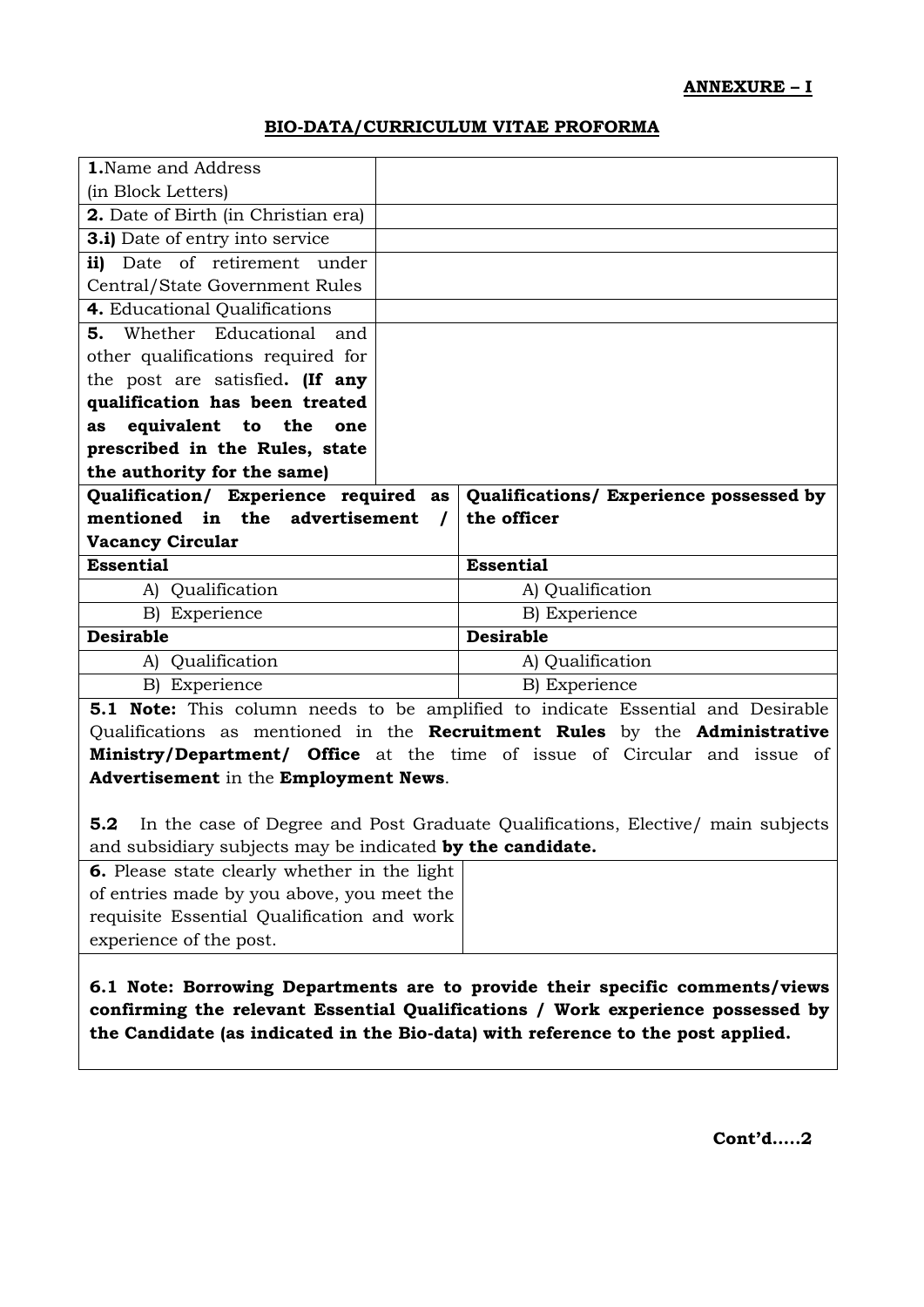**7. Details of Employment**, in chronological order**. Enclose a separate sheet duly authenticated by your signature, if the space below is insufficient.**

| Office/Institute | Post held  | From | To | *Pay Band and                  | of<br>Nature |
|------------------|------------|------|----|--------------------------------|--------------|
|                  | on regular |      |    | Grade Pay/ Pay   Duties        | (in          |
|                  | basis      |      |    | Scale of the post detail)      |              |
|                  |            |      |    | held on regular   highlighting |              |
|                  |            |      |    | basis                          | experience   |
|                  |            |      |    |                                | required for |
|                  |            |      |    |                                | the<br>post  |
|                  |            |      |    |                                | applied for  |
|                  |            |      |    |                                |              |
|                  |            |      |    |                                |              |
|                  |            |      |    |                                |              |
|                  |            |      |    |                                |              |
|                  |            |      |    |                                |              |
|                  |            |      |    |                                |              |
|                  |            |      |    |                                |              |

**\*Important:** Pay-band and Grade Pay granted under **ACP/MACP** are **personal** to the officer and therefore, should **not be mentioned**. Only Pay Band and Grade Pay/ Pay Scale of the post held on regular basis to be mentioned.

Details of **ACP/MACP** with present Pay Band and Grade Pay where such benefits have been drawn by the Candidate may **be indicated as below**:-

| Office/Institute | Pay, Pay Band, and Grade Pay<br>drawn under ACP/MACP Scheme | From | To |
|------------------|-------------------------------------------------------------|------|----|
|                  |                                                             |      |    |

| <b>8.</b> Nature of present employment i.e. Ad-hoc                                             |  |                     |                                  | <sub>or</sub> |  |        |              |     |
|------------------------------------------------------------------------------------------------|--|---------------------|----------------------------------|---------------|--|--------|--------------|-----|
| Temporary or Quasi-Permanent or Permanent                                                      |  |                     |                                  |               |  |        |              |     |
| <b>9.</b> In case the present employment is held on                                            |  |                     |                                  |               |  |        |              |     |
| deputation/contract basis, please state-                                                       |  |                     |                                  |               |  |        |              |     |
| <b>a)</b> The date of $\mathbf{b}$ Period of $\mathbf{c}$ Name of the $\mathbf{d}$ Name of the |  |                     |                                  |               |  |        |              |     |
| initial                                                                                        |  | $appointment$ on    | present office/ post and Pay of  |               |  |        |              |     |
| appointment                                                                                    |  | deputation/contract | organization to the post held in |               |  |        |              |     |
|                                                                                                |  |                     | which the applicant substantive  |               |  |        |              |     |
|                                                                                                |  |                     | belongs                          |               |  |        | capacity in  | the |
|                                                                                                |  |                     |                                  |               |  | parent |              |     |
|                                                                                                |  |                     |                                  |               |  |        | organization |     |
|                                                                                                |  |                     |                                  |               |  |        |              |     |
|                                                                                                |  |                     |                                  |               |  |        |              |     |

**9.1 Note:** In case of Officers **already on deputation**, the applications of such officers should be **forwarded** by the **parent cadre/Department**, along with **Cadre Clearance**, **Vigilance Clearance** and **Integrity certificate**.

**9.2 Note:** Information under **Column 9(c) & (d) above**, must be given in all cases where a person is holding a post on **deputation outside the cadre/organization**, but still maintaining a **lien in his parent cadre/ organization**.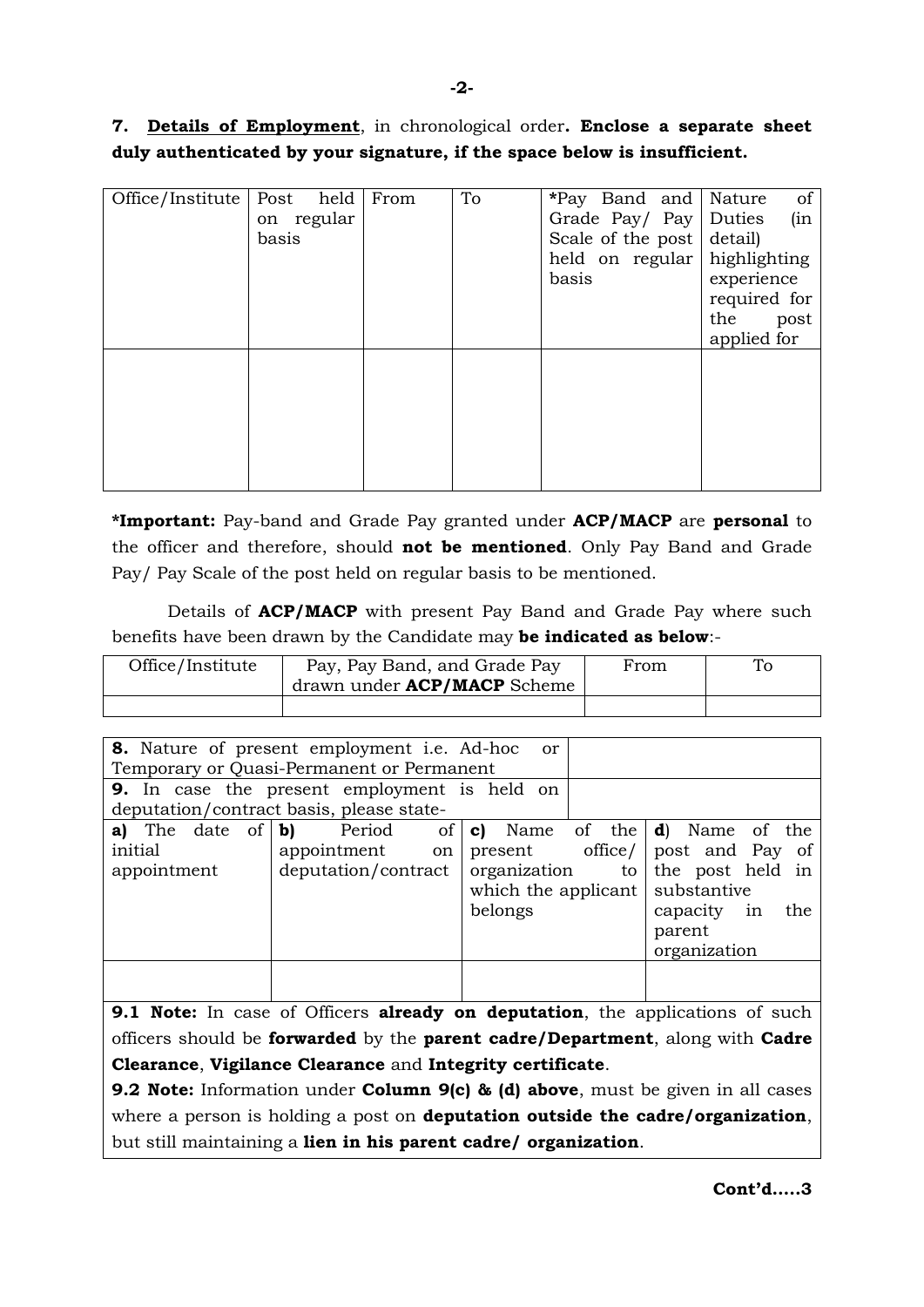| <b>10.</b> If any post held on Deputation in the past by                                                                                                  |                                                                                |                                                                                             |
|-----------------------------------------------------------------------------------------------------------------------------------------------------------|--------------------------------------------------------------------------------|---------------------------------------------------------------------------------------------|
| the applicant, Date of Return from the last                                                                                                               |                                                                                |                                                                                             |
| deputation and other details                                                                                                                              |                                                                                |                                                                                             |
|                                                                                                                                                           |                                                                                |                                                                                             |
| details<br>11.<br><b>Additional</b><br>employment:                                                                                                        | about<br>present                                                               |                                                                                             |
| Please state whether working under (indicate the                                                                                                          |                                                                                |                                                                                             |
| name of your employer against the relevant                                                                                                                |                                                                                |                                                                                             |
| column)                                                                                                                                                   |                                                                                |                                                                                             |
| a) Central Government<br><b>b)</b> State Government<br>c) Autonomous Organization<br><b>d</b> ) Government Undertaking<br>e) Universities<br>Others<br>f) |                                                                                |                                                                                             |
| 12. Please state whether you are working in the                                                                                                           |                                                                                |                                                                                             |
| same Department and are in the <b>feeder grade</b> or                                                                                                     |                                                                                |                                                                                             |
| feeder to feeder grade.                                                                                                                                   |                                                                                |                                                                                             |
| 13. Are you in Revised Scale of Pay? If yes, give                                                                                                         |                                                                                |                                                                                             |
| the date from which the revision took place                                                                                                               |                                                                                |                                                                                             |
| and also indicate the pre-revised scale.                                                                                                                  |                                                                                |                                                                                             |
| 14. Total emoluments per month now drawn:                                                                                                                 |                                                                                |                                                                                             |
| <b>Basic Pay</b> in the PB                                                                                                                                | <b>Grade Pay</b>                                                               | <b>Total Emoluments</b>                                                                     |
|                                                                                                                                                           |                                                                                |                                                                                             |
|                                                                                                                                                           |                                                                                | 15. In case the applicant belongs to an Organization which is not following the             |
|                                                                                                                                                           |                                                                                | <b>Central Government Pay-scales, latest salary slip</b> issued by the Organization showing |
| the <b>following details</b> may be enclosed.                                                                                                             |                                                                                |                                                                                             |
| <b>Basic Pay with Scale of Dearness</b><br>and<br>rate<br>Pay<br>οf<br>increment                                                                          | Pay/interim<br>other<br><b>Allowances</b><br>etc.,<br><b>break-up</b> details) | <b>Total Emoluments</b><br>relief/<br>(with                                                 |
|                                                                                                                                                           |                                                                                |                                                                                             |
| 16.A                                                                                                                                                      | <b>Additional information</b> , if any, relevant to the post you               |                                                                                             |
|                                                                                                                                                           |                                                                                |                                                                                             |
|                                                                                                                                                           | applied for, in support of your suitability for the post.                      |                                                                                             |
| (This among other things may provide <b>information</b> with regard to                                                                                    |                                                                                |                                                                                             |
| (i) additional academic qualifications, (ii) professional training                                                                                        |                                                                                |                                                                                             |
| and (iii) work experience, over and above prescribed in the<br>Vacancy Circular/Advertisement)                                                            |                                                                                |                                                                                             |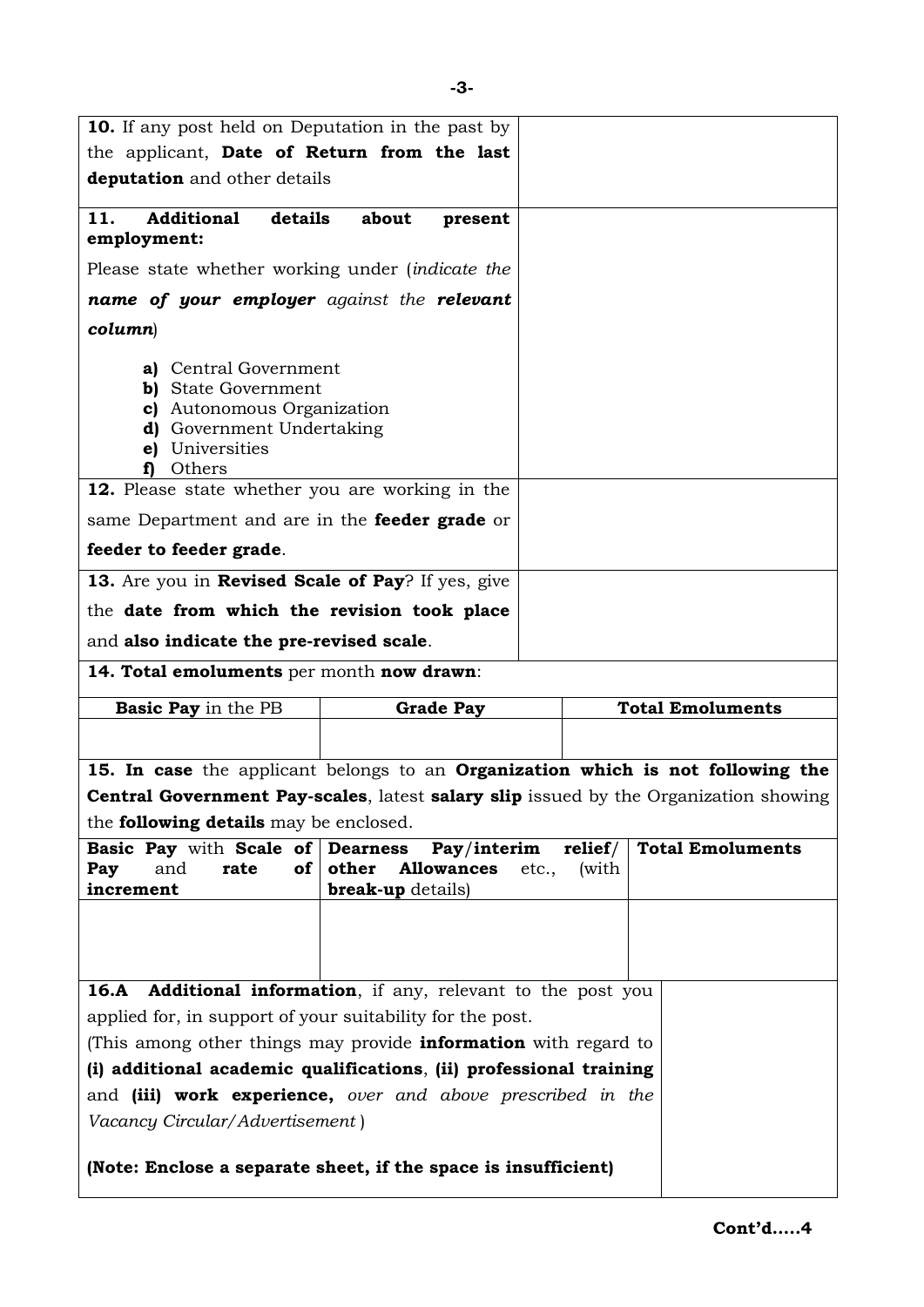| 16.B<br><b>Achievements:</b> |                                                          |  |
|------------------------------|----------------------------------------------------------|--|
|                              | The candidates are requested to indicate information     |  |
| with regard to:              |                                                          |  |
| (i)                          | Research publications and reports and special            |  |
| projects                     |                                                          |  |
|                              | (ii) Awards/Scholarships/ Official Appreciation          |  |
|                              | (iii) Affiliation with the professional bodies/          |  |
|                              | Institutions/societies                                   |  |
|                              | (iv) Parents registered in own name or achieved for      |  |
| the organization             |                                                          |  |
|                              | (v) Any research/innovative measure involving            |  |
|                              | official recognition; and                                |  |
| (vi) Any other information.  |                                                          |  |
| insufficient)                | (Note: Enclose a separate sheet, if the space is         |  |
| 17.                          | Please state whether you are applying for                |  |
| deputation                   | $(including \t STC)$<br>Absorption<br>(i.e.              |  |
|                              | Absorption on Transfer)/ Re-employment basis#.           |  |
| under<br>(Officer            | Central/State<br>Government                              |  |
|                              | <b>Organizations</b> are eligible only for "Absorption". |  |
|                              | Candidates of non-Government Organizations<br>are        |  |
|                              | eligible only for Short-Term Contract.)                  |  |
|                              | # (The option of 'STC'/'Absorption'/'Re-employment'      |  |
|                              | are available, only if the Vacancy Circular specially    |  |
|                              | mentioned recruitment by "STC" or "Absorption" or        |  |
| "Re-employment")             |                                                          |  |
|                              |                                                          |  |
| 18. Whether belongs to SC/ST |                                                          |  |

I have carefully gone through the vacancy circular/advertisement and I am well aware that the information furnished in the Curriculum Vitae duly supported by the documents in respect of Essential Qualification/Work Experience submitted by me will also be assessed by the Selection Committee at the time of selection for the post. The information/ details provided by me are correct and true to the best of my knowledge and no material fact having a bearing on my selection has been suppressed/ withheld.

> **(Signature of the candidate)** Address\_\_\_\_\_\_\_\_\_\_\_\_\_\_\_\_\_\_\_\_\_\_\_\_\_\_\_\_ \_\_\_\_\_\_\_\_\_\_\_\_\_\_\_\_\_\_\_\_\_\_\_\_\_\_\_\_\_\_\_\_\_\_\_\_

Date  $\Box$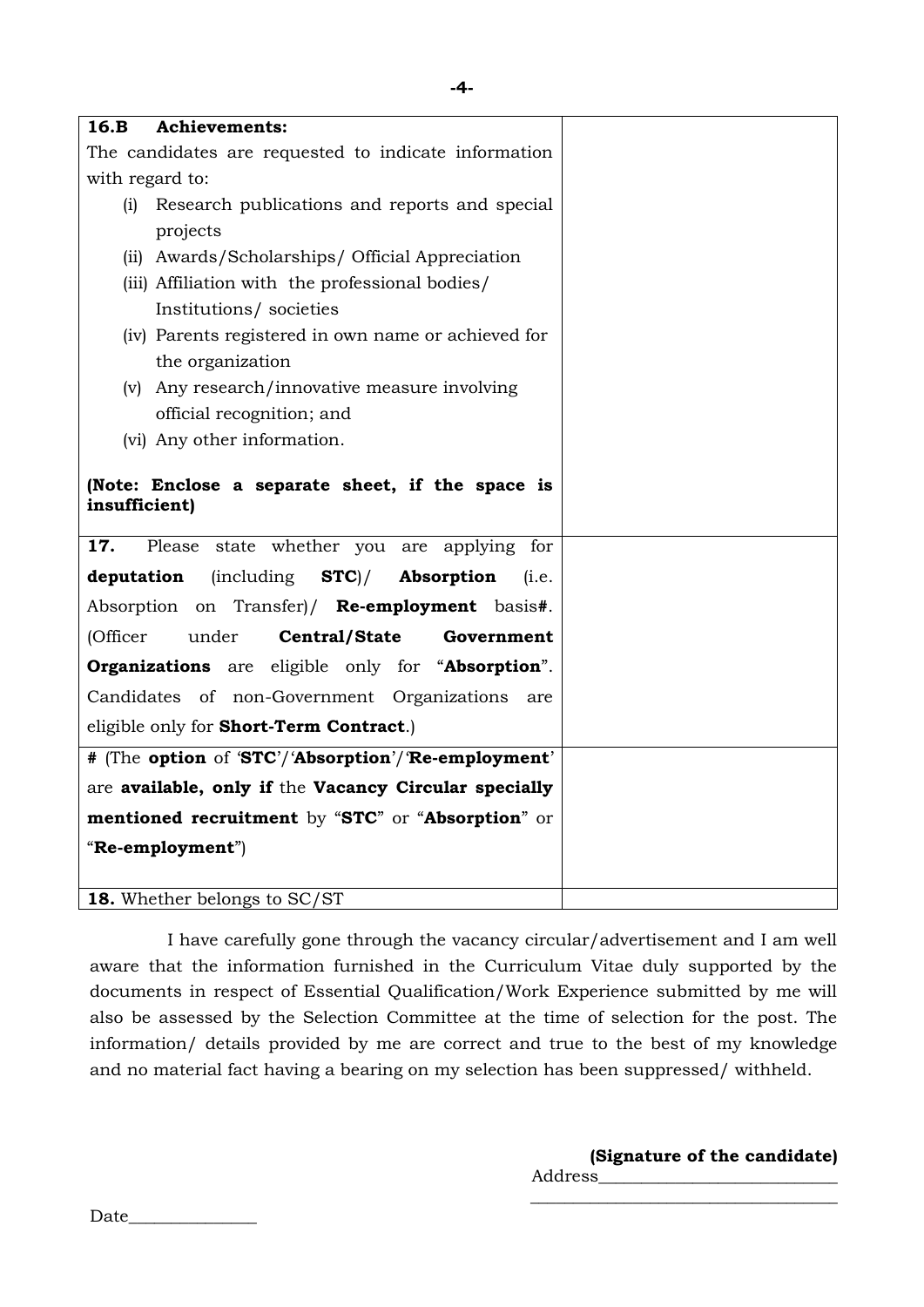## **Certification by the Employer/ Cadre Controlling Authority**

The **information/details provided in the above application by the applicant** are **true and correct as per the facts available on records**. He/she **possesses educational qualifications and experience mentioned** in the **Vacancy Circular**. If selected, he/she will be **relieved immediately**.

**2. Also certified** that:

- **i)** There is **no vigilance or disciplinary case pending/ contemplated** against Shri/Smt.\_\_\_\_\_\_\_\_\_\_\_\_\_\_\_\_\_\_.
- **ii)** His/ Her **integrity is certified**.
- **iii)** His / Her CR Dossier in original is enclosed/**photocopies of the ACRs for the last five years** duly attested by an officer of the rank of Under Secretary of the Govt. of India or above are **enclosed**. (as the case may be)
- **iv) No major/ minor penalty has been imposed** on him/her during the last 10 years **Or** A **list of major/minor penalties imposed on him/ her during the last 10 years** is enclosed. (*as the case may be*)

**Countersigned**

**\_\_\_\_\_\_\_\_\_\_\_\_\_\_\_\_\_\_\_\_\_\_\_\_\_\_\_\_\_\_\_\_\_\_\_\_\_\_\_\_\_\_\_\_\_\_\_ (Employer/Cadre Controlling Authority with Seal)**